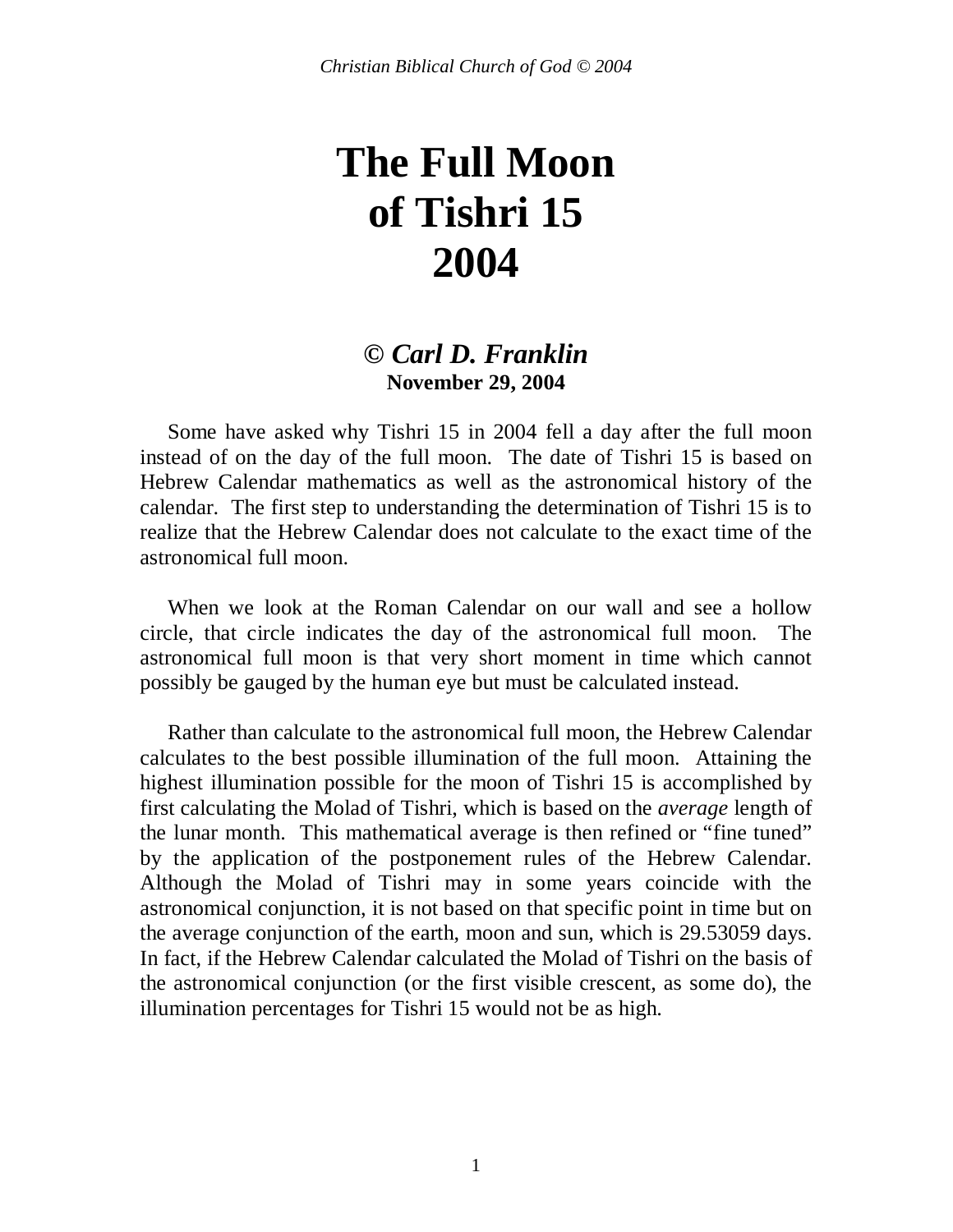Following the declaration of Tishri 1, the Feast of Trumpets, it is a simple matter to count 15 days to Tishri 15, the beginning of the Feast of Tabernacles. A very important result of this process is the best possible illumination of the full moon on a continual basis, year after year and 19 year cycle after 19-year cycle. Because the Hebrew Calendar calculates to the best possible illumination for the moon of Tishri 15 on the basis of sequential 19-year cycles, no single year can be calculated independently of the years preceding or the years following. Consequently, the Hebrew Calendar allows for a 3-day swing in Tishri 15 declarations in regard to the astronomical full moon. There are some years when the  $15<sup>th</sup>$  of Tishri, on the Roman Calendar, begins a day or two after the astronomical full moon or a day before the astronomical full moon.

 Table 1.0 shows that in the current 19-year cycle, in 8 out of 19 years Tishri 15 falls on the day of the astronomical full moon. In 9 years of the 19-year cycle, Tishri 15 falls one day after the astronomical full moon. In one year Tishri 15 fall two days after the astronomical full moon. In another year, Tishri 15 falls one day before the astronomical full moon.

 Does this mean that there is something wrong with the Hebrew Calendar? Not at all. According to Hebrew Calendar mathematics, the astronomical full moon does not determine the date of Tishri 15. These calendar rules have remained unchanged since the days of Jesus and the apostles, and were in effect for many centuries before the New Testament era. The Hebrew Calendar has always calculated to the best possible illumination for Tishri 15 in the sequence of 19-year cycles. This is the Scriptural standard for the "full moon."

 The generally accepted measure of a full moon in modern times is to look at a wall calendar for the little circle that indicates the day of the astronomical full moon. This moon always has an illumination of 100%. The Hebrew Calendar does not calculate to the astronomical full moon because it is astronomically impossible to always have an illumination of 100% for Tishri 15 year after year over centuries of 19-year cycles.

 According to the Hebrew Calendar, a moon is "full" when the illumination ranges in age from 14.3 days waxing to 15.3 days waning. This range of illumination is built into Hebrew Calendar mathematics and has been the standard since the days of Ezra and before. This range allows for an illumination spread of about 97.5% waxing to about 97.5% waning.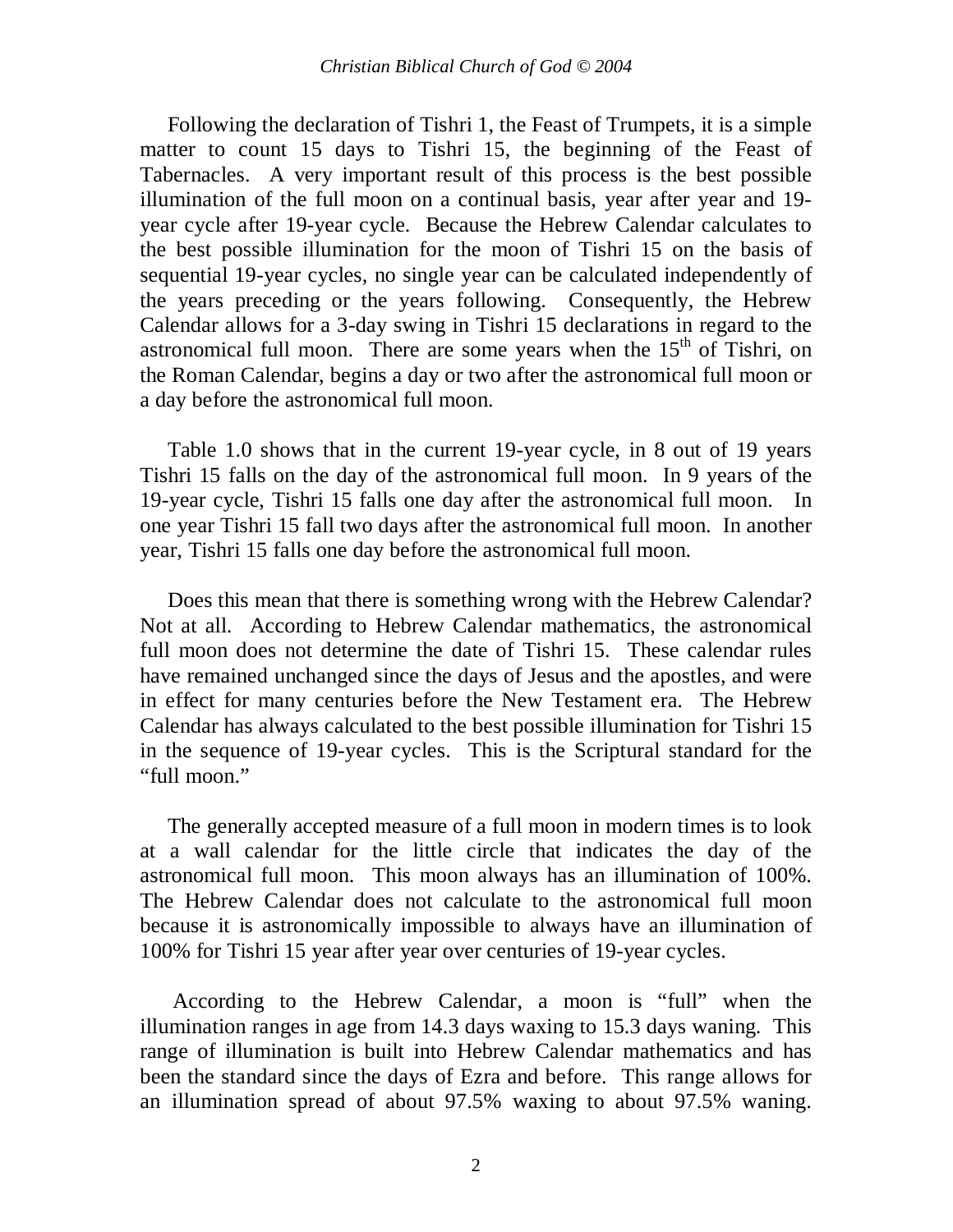These extremes are very rare, however. The illumination range usually falls between 98% waxing and 98% waning.

 As I wrote in my paper *Why the Full Moon Cannot be Determined by Observation*, the human eye cannot tell the difference between a moon at 98% illumination and one at 100% illumination. The 98% illumination figure applies to both a waxing and waning moon. You may find a copy of this paper on our church website at [http://www.cbcg.org/hebrew\\_cal.htm.](http://www.cbcg.org/hebrew_cal.htm) This means that the calculations of the Hebrew Calendar are well within the boundaries of the optical science of the moon's illumination patterns.

 In the current 19-year cycle, which runs from 1997 AD through 2015 AD, there are 7 years of waxing moon illuminations on the eve of Tishri 15. By waxing illuminations we mean an illumination with a basic range of 13.3 to 14.3 days in length. The 7 waxing illuminations of the current 19-year cycle range from 13.5 to 14.2 days in length. The average length of these 7 waxing moons is therefore 13.89 days.

 The current 19-year cycle has an incredible 9 years of "full moon" illuminations on the eve of Tishri 15. By "full" we mean an illumination with a basic length of about 14.3 to 15.3 to days. The 9 "full" illuminations of the current 19-year cycle range from 14.3 to 15.1 days in length. The length of these days is measured from the occurrence of the astronomical conjunction. The average length of these 9 "full" moons is therefore 14.78 days.

In the current 19-year cycle there are also 3 years of waning moon illuminations on the eve of Tishri 15. Waning illuminations have a basic range of 15.3 to 16.3 days in length. The 3 waning illuminations of the current 19-year cycle range from 15.3 to 15.9 days in length. The average length of these 3 waning moons is therefore 15.5 days.

 The Hebrew Calendar calculates over a full range extending from 13.3 days waxing to 16.3 waning. This range allows for a spread of 3 days. The total spread for the current 19-year cycle is 13.5 days waxing to 15.9 days waning, or 2.4 days.

 The illumination of the moon on the eve of Tishri 15, 2004, was 98.32% waning. At 15.9 days waning, it was very near the limit of the range for waning moons. The table below lists the illuminations and stages of the full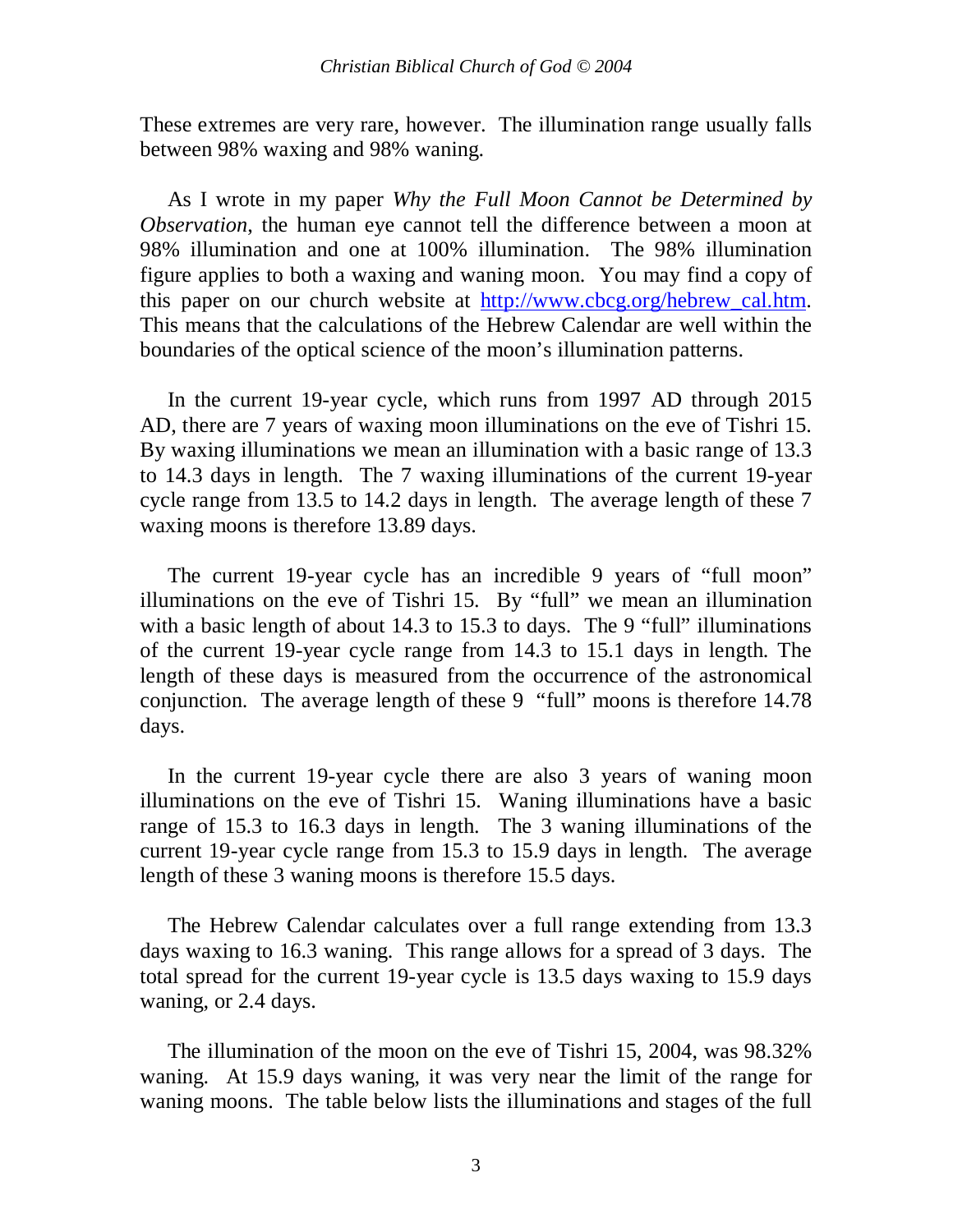moons of Tishri 15 for each year in the current 19-year lunar cycle. Note that the average illumination for this cycle exceeds 99%.

| Year | Cycle Year<br>AD | <b>Tishri</b><br>15 | <b>Astronomical Universal</b><br><b>Full Moon</b> | <b>Time</b> | <b>Days</b><br>Tishri $15 + or -$<br><b>Astronomical</b><br><b>Full Moon</b> | $\frac{0}{0}$<br><b>Illum</b> |
|------|------------------|---------------------|---------------------------------------------------|-------------|------------------------------------------------------------------------------|-------------------------------|
| 1    | 1997             | October 16          | October 16                                        | 03:46       | same day                                                                     | 99.67% 14.2 wax               |
| 2    | 1998             | October 5           | October 5                                         | 20:13       | same day                                                                     | 98.11% 13.5 wax               |
| 3    | 1999             | September 26        | September 25                                      | 10:53       | 1 day after                                                                  | 99.70% 15.0 full              |
| 4    | 2000             | October 14          | October 13                                        | 08:55       | 1 day after                                                                  | 99.58% 15.1 full              |
| 5    | 2001             | October 2           | October 2                                         | 13:50       | same day                                                                     | 99.11% 14.0 wax               |
| 6    | 2002             | September 21        | September 21                                      | 14:00       | same day                                                                     | 99.12% 14.0 wax               |
| 7    | 2003             | October 11          | October 10                                        | 07:28       | 1 day after                                                                  | 99.73% 15.1 full              |
| 8    | 2004             | September 30        | September 28                                      | 13:09       | 2 days after                                                                 | 98.32% 15.9 wan               |
| 9    | 2005             | October 18          | October 17                                        | 12:13       | 1 day after                                                                  | 99.92% 15.0 full              |
| 10   | 2006             | October 7           | October 7                                         | 03:13       | same day                                                                     | 99.77% 14.3 full              |
| 11   | 2007             | September 27        | September 26                                      | 19:47       | 1 day after                                                                  | 99.98% 14.6 full              |
| 12   | 2008             | October 15          | October 14                                        | 20:04       | 1 day after                                                                  | 99.88% 14.6 full              |
| 13   | 2009             | October 3           | October 4                                         | 16:03       | 1 day before                                                                 | 97.51% 13.3 wax               |
| 14   | 2010             | September 23        | September 23                                      | 09:18       | same day                                                                     | 99.50% 14.2 wax               |
| 15   | 2011             | October 13          | October 12                                        | 02:07       | 1 day after                                                                  | 99.52% 15.3 wan               |
| 16   | 2012             | October 1           | September 30                                      | 03:18       | 1 day after                                                                  | 99.57% 15.3 wan               |
| 17   | 2013             | September 19        | September 19                                      | 11:12       | same day                                                                     | 99.24% 14.0 wax               |
| 18   | 2014             | October 9           | October 8                                         | 10:50       | 1 day after                                                                  | 99.87% 15.0 full              |
| 19   | 2015             | September 28        | September 28                                      | 02:52       | same day                                                                     | 99.78% 14.3 full              |
|      |                  |                     |                                                   |             |                                                                              | 99.36% Average                |

## **Table 1.0 19-Year Lunar Cycle—1997 AD through 2015 AD**

 The following tables of 19-year cycles both past and future demonstrate the consistently high average of illumination for the moons of Tishri 15 that occurs as a result of Hebrew Calendar calculations.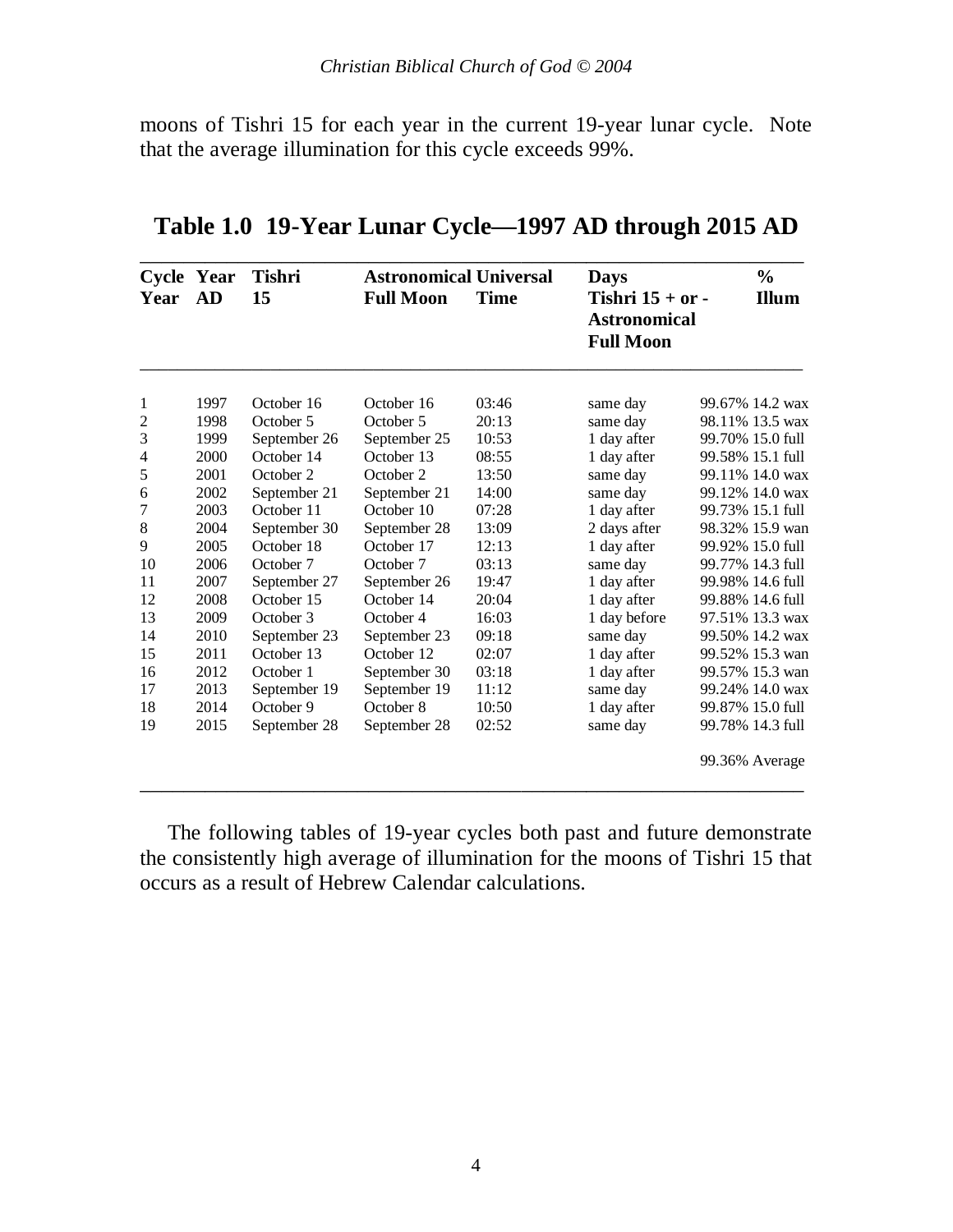| Cycle Year<br>Year | AD   | <b>Tishri</b><br>15 | <b>Astronomical Universal</b><br><b>Full Moon</b> | <b>Time</b> | <b>Days</b><br>Tishri $15 + or -$<br><b>Astronomical</b><br><b>Full Moon</b> | $\frac{0}{0}$<br><b>Illum</b> |
|--------------------|------|---------------------|---------------------------------------------------|-------------|------------------------------------------------------------------------------|-------------------------------|
| 1                  | 2016 | October 17          | October 16                                        | 04:25       | 1 day after                                                                  | 99.34% 15.4 wan               |
| 2                  | 2017 | October 5           | October 5                                         | 18:41       | same day                                                                     | 98.56% 13.6 wax               |
| 3                  | 2018 | September 24        | September 25                                      | 02:54       | 1 day before                                                                 | 98.01% 13.4 wax               |
| 4                  | 2019 | October 14          | October 13                                        | 21:10       | 1 day after                                                                  | 99.74% 14.6 full              |
| 5                  | 2020 | October 3           | October 1                                         | 21:06       | 2 days after                                                                 | 99.10% 15.5 wan               |
| 6                  | 2021 | September 21        | September 20                                      | 23:54       | 1 day after                                                                  | 99.70% 14.5 full              |
| 7                  | 2022 | October 10          | October 9                                         | 20:54       | 1 day after                                                                  | 99.90% 14.6 full              |
| 8                  | 2023 | September 30        | September 29                                      | 09:58       | 1 day after                                                                  | 99.80% 15.1 full              |
| 9                  | 2024 | October 17          | October 17                                        | 11:27       | same day                                                                     | 99.17% 13.9 wax               |
| 10                 | 2025 | October 7           | October 7                                         | 03:48       | same day                                                                     | 99.74% 14.3 wax               |
| 11                 | 2026 | September 26        | September 26                                      | 16:50       | same day                                                                     | 98.92% 13.8 wax               |
| 12                 | 2027 | October 16          | October 15                                        | 13:48       | 1 day after                                                                  | 99.93% 14.9 full              |
| 13                 | 2028 | October 5           | October 3                                         | 16:26       | 2 days after                                                                 | 98.81% 15.7 wan               |
| 14                 | 2029 | September 24        | September 22                                      | 16:30       | 2 days after                                                                 | 98.81% 15.7 wan               |
| 15                 | 2030 | October 12          | October 11                                        | 10:46       | 1 day after                                                                  | 99.83% 15.0 full              |
| 16                 | 2031 | October 2           | September 30                                      | 18:58       | 2 days after                                                                 | 98.82% 15.7 wan               |
| 17                 | 2032 | September 20        | September 19                                      | 09:31       | 1 day after                                                                  | 99.79% 15.1 full              |
| 18                 | 2033 | October 9           | October 8                                         | 10:59       | 1 day after                                                                  | 99.85% 15.1 full              |
| 19                 | 2034 | September 28        | September 28                                      | 02:58       | same day                                                                     | 99.79% 14.3 full              |
|                    |      |                     |                                                   |             |                                                                              | 99.35% Average                |

## **Table 1.1 19-Year Lunar Cycle—2016 AD through 2034 AD**

 Of the 19 years in this cycle, 9 are "full moon" illuminations, 5 are waxing illuminations and 5 are waning illuminations.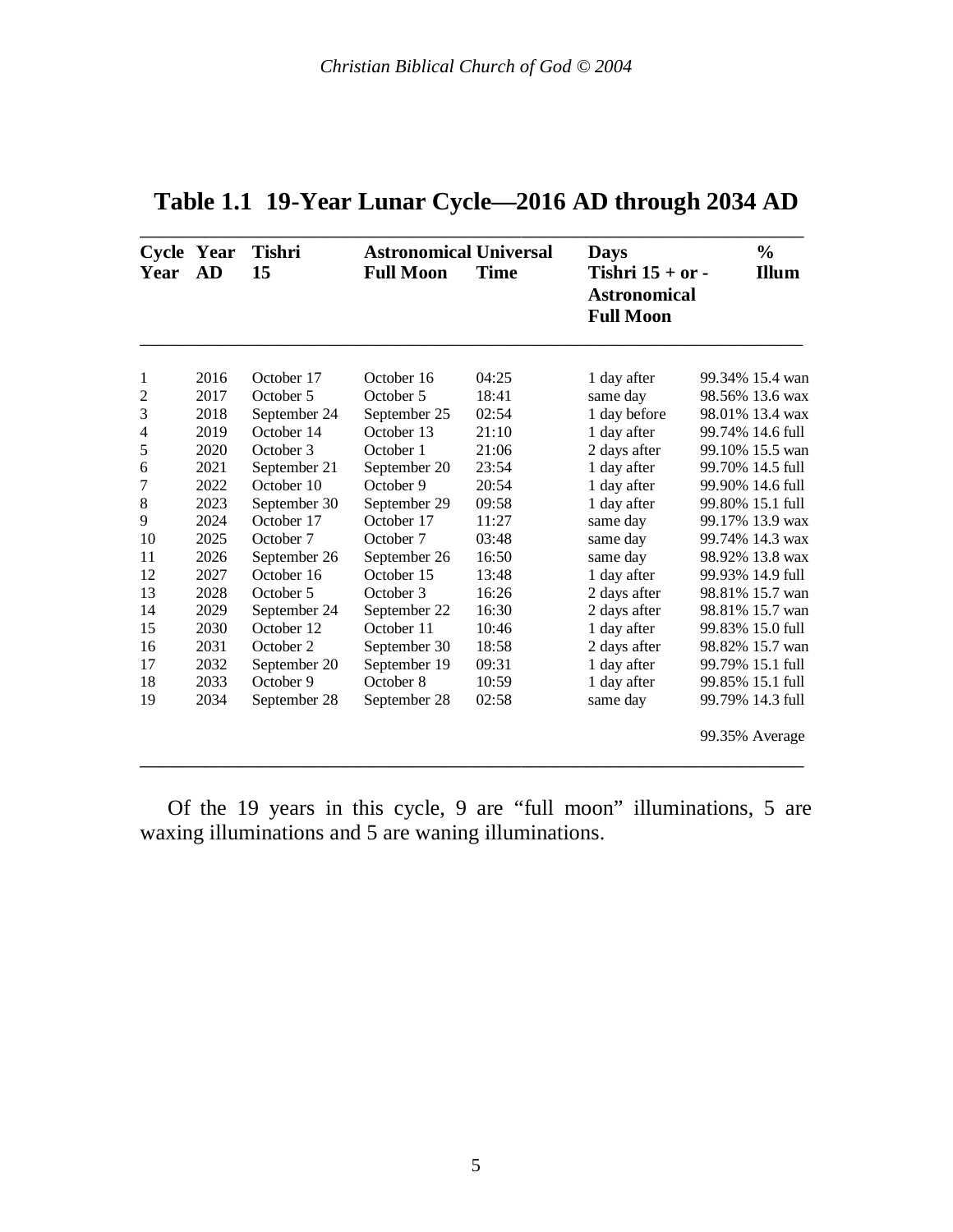| Year | Cycle Year<br>AD | Tishri<br>15 | <b>Astronomical Universal</b><br><b>Full Moon</b> | <b>Time</b> | <b>Days</b><br>Tishri $15 + or -$<br><b>Astronomical</b><br><b>Full Moon</b> | $\frac{6}{6}$<br><b>Illum</b> |
|------|------------------|--------------|---------------------------------------------------|-------------|------------------------------------------------------------------------------|-------------------------------|
| 19   | 1768             | September 26 | September 26                                      | 08:43       | same day                                                                     | 99.30% 14.0 wax               |
| 19   | 1787             | September 27 | September 27                                      | 06:14       | same day                                                                     | 99.54% 14.2 wax               |
| 19   | 1806             | September 27 | September 27                                      | 20:23       | same day                                                                     | 98.69% 13.7 wax               |
| 19   | 1825             | September 27 | September 27                                      | 04:05       | same day                                                                     | 99.71% 14.4 full              |
| 19   | 1844             | September 28 | September 26                                      | 13:12       | 2 days after                                                                 | 98.46% 15.9 wan               |
| 19   | 1863             | September 28 | September 27                                      | 06:00       | 1 day after                                                                  | 99.60% 15.3 full              |
| 19   | 1882             | September 28 | September 27                                      | 05:10       | 1 day after                                                                  | 99.52% 15.3 wan               |
| 19   | 1901             | September 28 | September 28                                      | 05:37       | same day                                                                     | 99.58% 14.2 wax               |
| 19   | 1920             | September 27 | September 28                                      | 01:57       | 1 day before                                                                 | 97.91% 13.4 wax               |
| 19   | 1939             | September 28 | September 28                                      | 14:28       | same day                                                                     | 99.28% 14.0 wax               |
| 19   | 1958             | September 29 | September 27                                      | 21:44       | 2 days after                                                                 | 99.35% 15.5 wan               |
| 19   | 1977             | September 27 | September 27                                      | 08:16       | same day                                                                     | 99.60% 14.1 wax               |
| 19   | 1996             | September 28 | September 27                                      | 02:51       | 1 day after                                                                  | 99.45% 15.4 wan               |
| 19   | 2015             | September 28 | September 28                                      | 02:52       | same day                                                                     | 99.78% 14.3 full              |
| 19   | 2034             | September 28 | September 28                                      | 02:58       | same day                                                                     | 99.79% 14.3 full              |
| 19   | 2053             | September 27 | September 27                                      | 21:52       | same day                                                                     | 98.54% 13.6 wax               |
| 19   | 2072             | September 27 | September 27                                      | 08:46       | same day                                                                     | 99.62% 14.2 wax               |
| 19   | 2091             | September 27 | September 27                                      | 15:59       | same day                                                                     | 99.16% 13.9 wax               |
| 19   | 2110             | September 29 | September 28                                      | 04:06       | 1 day after                                                                  | 99.46% 15.3 wan               |
|      |                  |              |                                                   |             |                                                                              | 99.28% Average                |

## **Table 1.2 19th Year of Lunar Cycles from 1768 AD to 2110 AD**

 The above record of the final year in each sequential 19-year cycle shows that 4 were full illuminations, 10 were waxing illuminations and 5 were waning illuminations. These cycles covered a period of 342 years.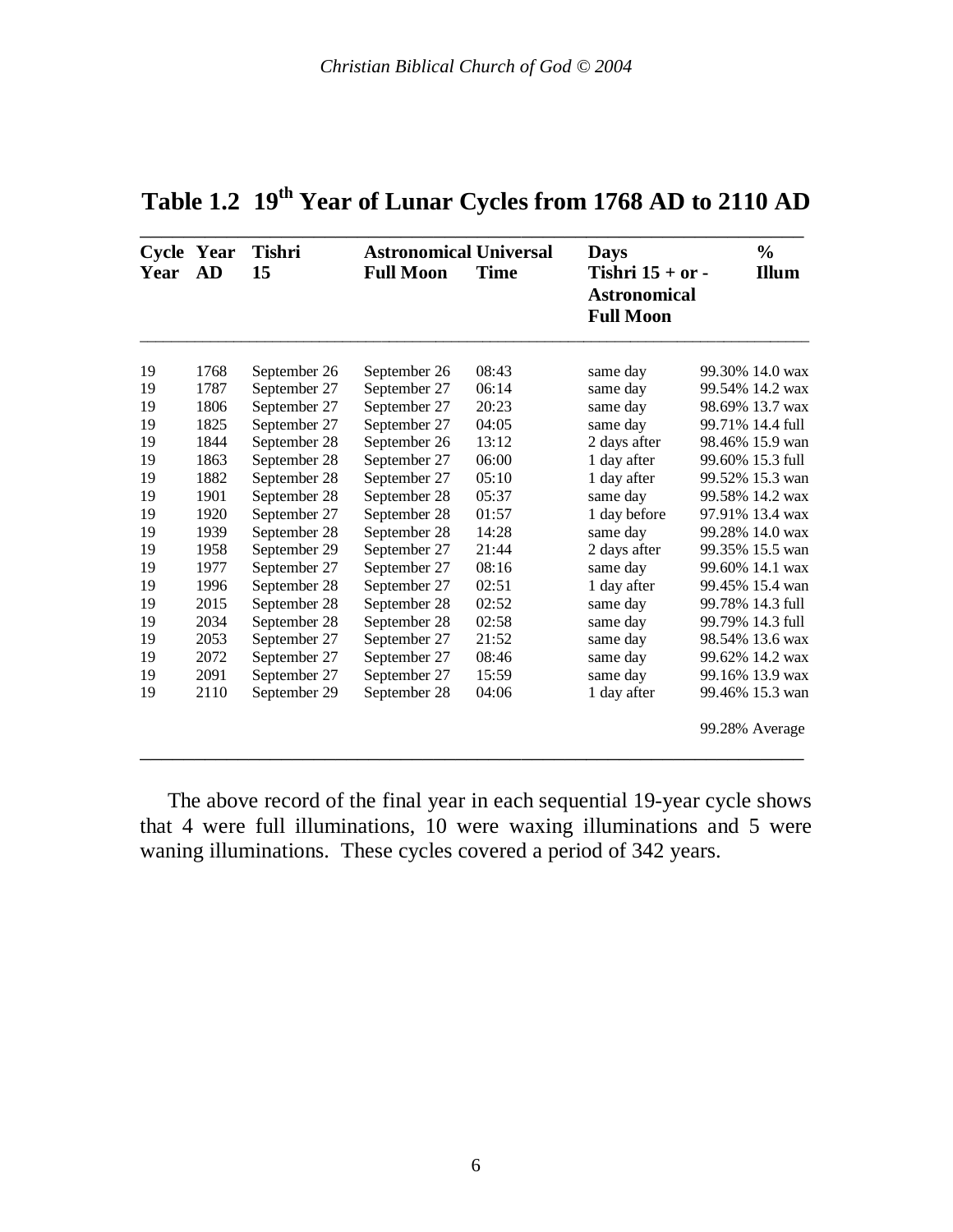| Year | Cycle Year<br>AD | <b>Tishri</b><br>15 | <b>Astronomical Universal</b><br><b>Full Moon</b> | Time  | <b>Days</b><br>Tishri $15 + or -$<br><b>Astronomical</b><br><b>Full Moon</b> | $\frac{0}{0}$<br><b>Illum</b> |
|------|------------------|---------------------|---------------------------------------------------|-------|------------------------------------------------------------------------------|-------------------------------|
| 1    | 2                | October 10          | October 10                                        | 06:42 | same day                                                                     | 99.77% 14.3 full              |
| 2    | 3                | September 29        | September 29                                      | 06:12 | same day                                                                     | 99.80% 14.4 full              |
| 3    | 4                | September 18        | September 17                                      | 10:03 | 1 day after                                                                  | 99.79% 14.1 full              |
| 4    | 5                | October 8           | October 6                                         | 08:54 | 2 days after                                                                 | 97.28% 16.3 wan               |
| 5    | 6                | September 27        | September 25                                      | 22:41 | 2 days after                                                                 | 98.69% 15.8 wan               |
| 6    | 7                | September 15        | September 15                                      | 15:01 | same day                                                                     | 99.03% 13.8 wax               |
| 7    | 8                | October 4           | October 3                                         | 16:09 | 1 day after                                                                  | 99.72% 14.9 full              |
| 8    | 9                | September 23        | September 23                                      | 03:24 | same day                                                                     | 99.66% 14.4 full              |
| 9    | 10               | October 11          | October 12                                        | 00:09 | 1 day before                                                                 | 98.42% 13.6 wax               |
| 10   | 11               | October 1           | October 1                                         | 01:15 | same day                                                                     | 99.77% 14.5 full              |
| 11   | 12               | September 19        | September 19                                      | 01:22 | same day                                                                     | 99.79% 14.5 full              |
| 12   | 13               | October 9           | October 7                                         | 21:27 | 2 days after                                                                 | 99.05% 15.6 wan               |
| 13   | 14               | September 27        | September 27                                      | 06:54 | same day                                                                     | 99.71% 14.2 wax               |
| 14   | 15               | September 16        | September 16                                      | 22:00 | same day                                                                     | 98.20% 13.5 wax               |
| 15   | 16               | October 5           | October 5                                         | 00:03 | same day                                                                     | 99.91% 14.5 full              |
| 16   | 17               | September 25        | September 24                                      | 14:52 | 1 day after                                                                  | 99.84% 15.0 full              |
| 17   | 18               | September 13        | September 14                                      | 00:20 | 1 day before                                                                 | 98.51% 13.6 wax               |
| 18   | 19               | October 2           | October 2                                         | 19:49 | same day                                                                     | 98.94% 13.8 wax               |
| 19   | 20               | September 21        | September 20                                      | 19:53 | 1 day after                                                                  | 99.88% 14.7 full              |
|      |                  |                     |                                                   |       |                                                                              | 99.25% Average                |

| Table 1.4 | 19-Year Lunar Cycle—2 AD through 20 AD |
|-----------|----------------------------------------|
|-----------|----------------------------------------|

 Note that this 19-year cycle took place during the years of Jesus' youth in Palestine and that He observed the Feast days with Joseph and Mary at Jerusalem, as recorded in the Gospels. The calculations of the Hebrew Calendar have remained unchanged since that time.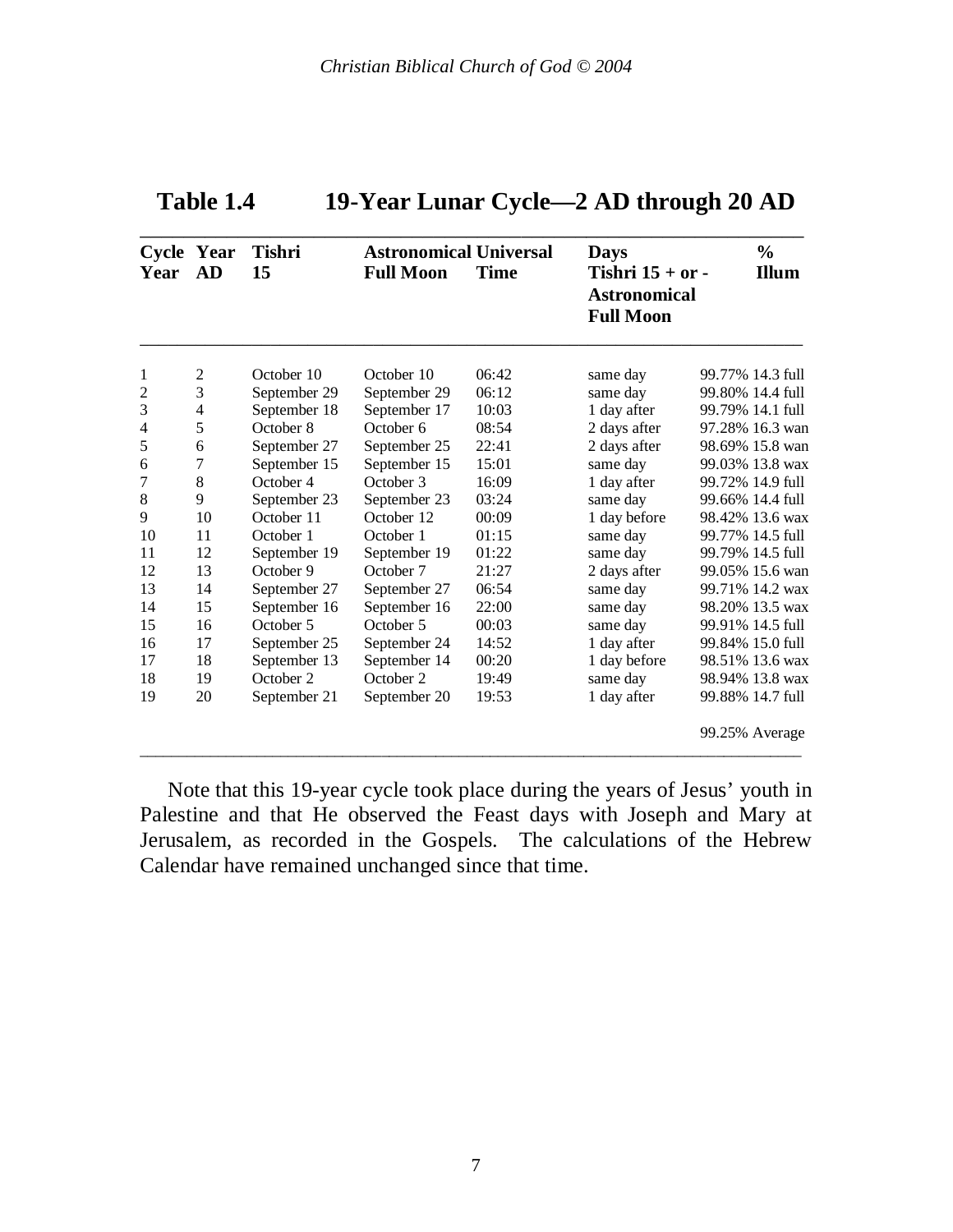| Year           | Cycle Year<br><b>AD</b> | <b>Tishri</b><br>15 | <b>Astronomical Universal</b><br><b>Full Moon</b> | <b>Time</b> | <b>Days</b><br>Tishri $15 + or$ -<br><b>Astronomical</b><br><b>Full Moon</b> | $\frac{0}{0}$<br><b>Illum</b> |
|----------------|-------------------------|---------------------|---------------------------------------------------|-------------|------------------------------------------------------------------------------|-------------------------------|
| 1              | 21                      | October 9           | October 9                                         | 13:53       | same day                                                                     | 99.44% 14.1 wax               |
| $\overline{2}$ | 22                      | September 29        | September 28                                      | 17:59       | 1 day after                                                                  | 99.98% 14.8 full              |
| 3              | 23                      | September 18        | September 18                                      | 05:29       | same day                                                                     | 99.77% 14.3 full              |
| $\overline{4}$ | 24                      | October 7           | October 6                                         | 07:09       | 1 day after                                                                  | 99.47% 15.3 wan               |
| 5              | 25                      | September 27        | September 25                                      | 23:21       | 2 days after                                                                 | 98.72% 15.7 wan               |
| 6              | 26                      | September 16        | September 15                                      | 13:10       | 1 day after                                                                  | 99.76% 15.0 full              |
| 7              | 27                      | October 4           | October 4                                         | 11:23       | same day                                                                     | 99.34% 14.1 wax               |
| 8              | 28                      | September 23        | September 22                                      | 15:06       | 1 day after                                                                  | 99.71% 14.9 full              |
| 9              | 29                      | October 11          | October 11                                        | 08:52       | same day                                                                     | 99.56% 14.3 wax               |
| 10             | 30                      | September 30        | September 30                                      | 09:01       | same day                                                                     | 99.54% 14.2 wax               |
| 11             | 31                      | September 20        | September 19                                      | 15:19       | 1 day after                                                                  | 99.83% 14.9 full              |
| 12             | 32                      | October 9           | October 7                                         | 15:14       | 2 days after                                                                 | 98.08% 16.0 wan               |
| 13             | 33                      | September 28        | September 27                                      | 06:23       | 1 day after                                                                  | 99.49% 15.4 wan               |
| 14             | 34                      | September 16        | September 16                                      | 22:29       | same day                                                                     | 98.28% 13.5 wax               |
| 15             | 35                      | October 6           | October 5                                         | 23:08       | 1 day after                                                                  | 99.90% 14.6 full              |
| 16             | 36                      | September 24        | September 24                                      | 08:04       | same day                                                                     | 99.66% 14.3 wax               |
| 17             | 37                      | September 14        | September 13                                      | 10:06       | 1 day after                                                                  | 99.71% 15.1 full              |
| 18             | 38                      | October 2           | October 2                                         | 03:23       | same day                                                                     | 99.79% 14.5 full              |
| 19             | 39                      | September 21        | September 21                                      | 04:52       | same day                                                                     | 99.74% 14.4 full              |
|                |                         |                     |                                                   |             |                                                                              | 99.46% Average                |

## **Table 1.5 19-Year Lunar Cycle—21 AD through 39 AD**

 The above 19-year cycle includes the years of Jesus' ministry. In two of these years, 26 AD and 28 AD, the date of Tishri 15 fell one day after the astronomical full moon.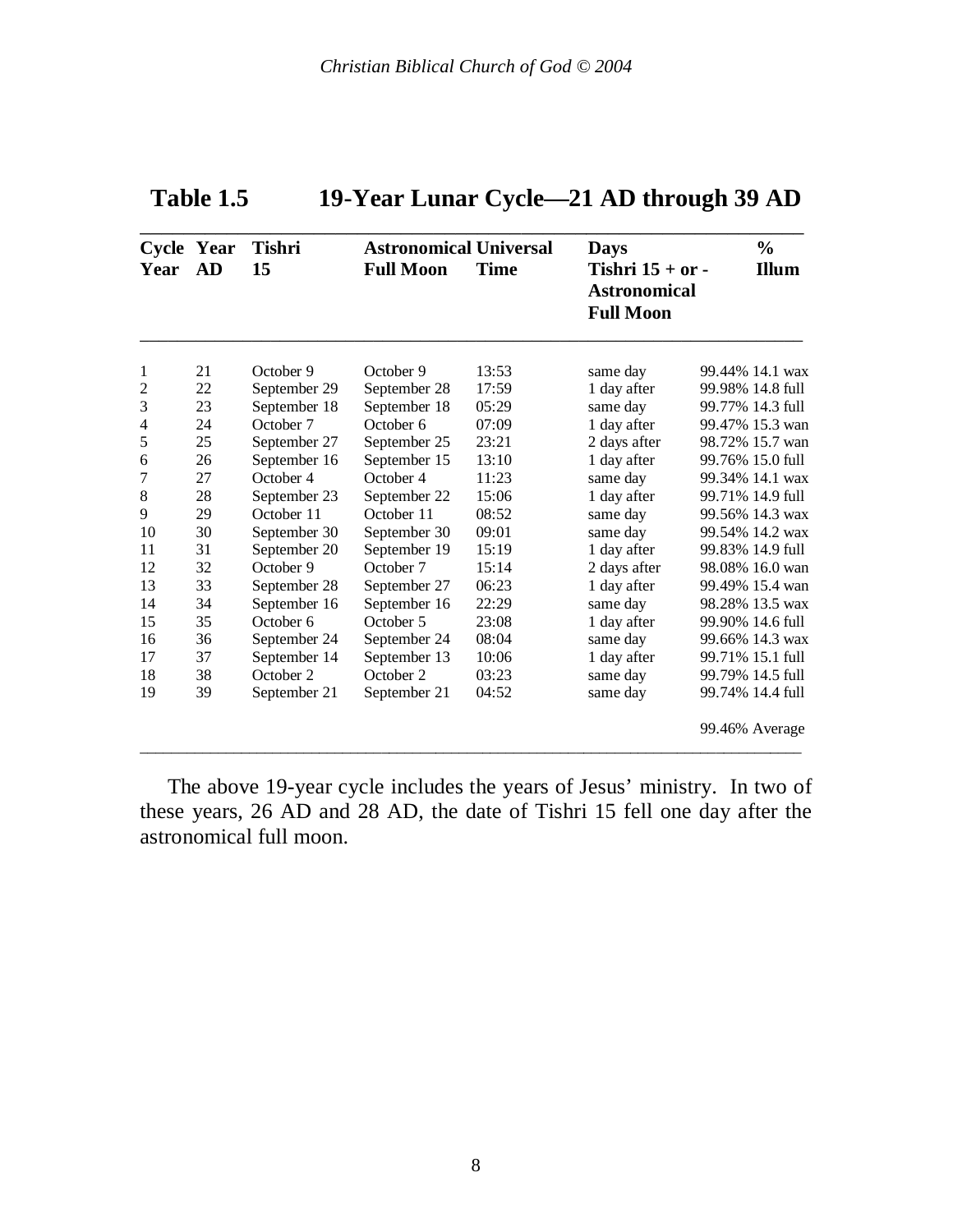As these tables show, the Hebrew Calendar has produced the highest illumination possible for the moons of Tishri 15 over centuries of 19-year cycles. This high standard of illumination for the moons of Tishri 15 would not be possible without the application of the postponement rules. Our current 19-year lunar cycle is extremely unique in the application of these rules. The calendar is currently going through a rare six-year mathematical realignment that will maintain its accuracy for decades to come. There have been only twelve such realignment periods in the past 2000 years.

 In 2000 AD, the declaration of the Feast of Trumpets was based on a 2 day adjustment by the rules of postponement. Tishri 15 that year fell one day after the astronomical full moon, which occurred on October 13. In addition, the year 2000 AD was the beginning of a 6-year cycle leading up to the application of Rule 4 in the year 2005 AD. This will be only the twelfth application of Rule 4 in the past 2000 years.

 In addition, in 2009 AD, a very rare 6942-day period will begin at the Feast of Trumpets. This will be the twelfth such occurrence in the past 2863 years (854 BC to 2009 AD).

 No other 19-year cycle has included both the application of Rule 4 within a 6-year cycle as well as the beginning of a 6942-day period. The last historical application of Rule 4 in conjunction with a 6942-day period within the same 19-year lunar cycle was in the year 249 AD, which was the last year of the 6-year cycle leading up to Rule 4, but the first year of a new 19 year cycle. Thus the 6-year cycle for the application of Rule 4 was split between two 19-year cycles. The fifth year of the new cycle was 253 AD, which began the rare 6942-day period.

 The current 19-year cycle is an extremely rare phenomenon in the history of the Hebrew Calendar, necessitated by cumulative centuries of infinitesimally small differences between astronomical cycles of time and the fixed standards of the best mathematical calculations, given in ancient times to the people of God. As Christians who seek to worship God on His holy days, we can rest assured that the Hebrew Calendar is continuing to calculate these days as accurately as at the time that Jesus and the apostles observed them.